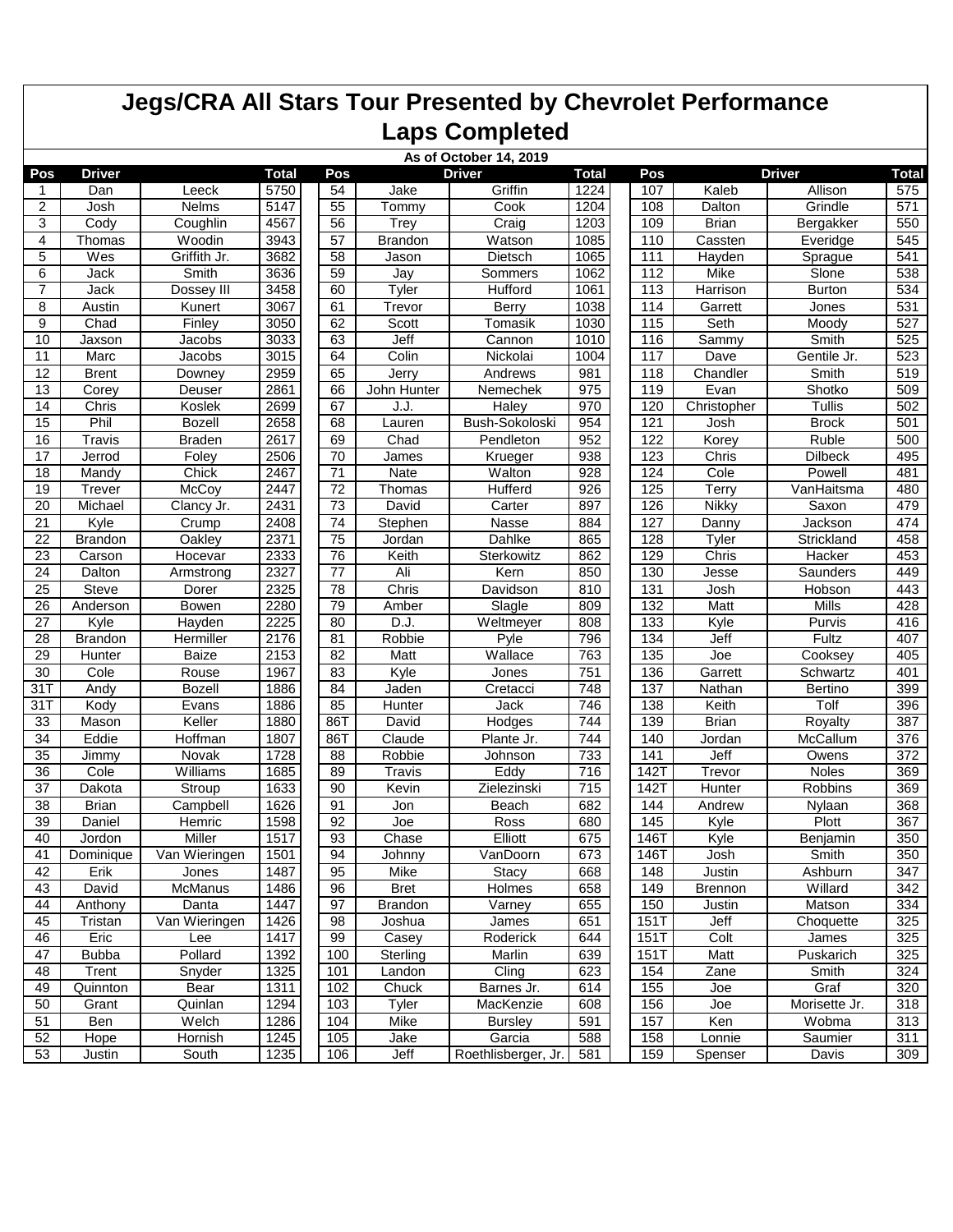|      | As of October 14, 2019 |                |                  |                    |               |                |       |      |                |                              |              |  |  |
|------|------------------------|----------------|------------------|--------------------|---------------|----------------|-------|------|----------------|------------------------------|--------------|--|--|
| Pos  | <b>Driver</b>          |                | Total            | Pos                | Driver        |                | Total | Pos  | <b>Driver</b>  |                              | <b>Total</b> |  |  |
| 160  | Kenzie                 | Ruston         | 300              | $\overline{213}$ T | Harold        | Fair Jr.       | 199   | 259T | <b>Blaise</b>  | Rutherford                   | 125          |  |  |
| 161T | Chris                  | Anthony        | 298              | 213T               | Aaron         | Hulings        | 199   | 259T | Austin Wayne   | Self                         | 125          |  |  |
| 161T | Alec                   | Carll          | 298              | 213T               | Josh          | Reeves         | 199   | 259T | Terrv          | Senneker Jr.                 | 125          |  |  |
| 161T | Jaren                  | Crabtree       | 298              | 216                | Tim           | Greene         | 198   | 259T | Billy          | Van Meter                    | 125          |  |  |
| 161T | Ryan                   | <b>Herbert</b> | 298              | 217                | Bill          | <b>Burba</b>   | 197   | 259T | Justin         | Wakefield                    | 125          |  |  |
| 165  | Mike                   | Staszak        | 296              | 218                | Mark          | Gibson         | 195   | 259T | <b>Steve</b>   | $\overline{\text{W}}$ allace | 125          |  |  |
| 166  | Taylor                 | Ferns          | 295              | 219                | <b>Rick</b>   | Turner         | 191   | 272  | Augie          | Grill                        | 124          |  |  |
| 167  | <b>Brandon</b>         | Johnson        | 293              | 220                | Jonathan      | Martin         | 190   | 273T | Jeff           | Berg                         | 123          |  |  |
| 168  | Zachery                | Tinkle         | 290              | 221                | Justin        | Peck           | 189   | 273T | Davey          | Coble                        | 123          |  |  |
| 169  | Josh                   | Adkins         | 288              | 222                | Howard        | Muncy          | 184   | 273T | Zachary        | Dabbs                        | 123          |  |  |
| 170  | Dillon                 | Oliver         | 282              | 223                | Harrison      | Hall           | 180   | 273T | Mark           | Day                          | 123          |  |  |
| 171T | <b>Blake</b>           | <b>Brown</b>   | 281              | 224                | Jake          | Spillers       | 177   | 277  | Kent           | Crane                        | 122          |  |  |
| 171T | T.W.                   | Fisher         | 281              | 225                | Royce         | Mason II       | 175   | 278T | Kyle           | Fletcher                     | 119          |  |  |
| 171T | Jordan                 | Sims           | 281              | 226                | Lindsev       | Katz           | 174   | 278T | Donnie         | Varcoe                       | 119          |  |  |
| 174  | Steve                  | Holt           | 276              | 227                | Justin        | Ryan           | 172   | 280  | <b>Bobby</b>   | Pierce                       | 118          |  |  |
| 175  | <b>Brandon</b>         | Jones          | 274              | 228T               | Randy         | Chupp          | 171   | 281T | Austin         | Coe                          | 117          |  |  |
| 176  | Matthew                | Wragg          | 273              | 228T               | Colby         | Lane           | 171   | 281T | Michael        | House                        | 117          |  |  |
| 177  | Jared                  | Thomas         | 272              | 228T               | Mike          | Skinner        | 171   | 283  | Jeff           | Lane                         | 116          |  |  |
| 178  | Jimmy                  | Tucker         | 271              | 231T               | Mike          | <b>Beyer</b>   | 167   | 284  | Cody           | Robinson                     | 113          |  |  |
| 179  | Shawn                  | <b>Szep</b>    | 269              | 231T               | Winston       | Wood           | 167   | 285T | Joe            | Johnson                      | 111          |  |  |
| 180  | Mike                   | Garvey         | 263              | 233                | Tanner        | <b>Bohlen</b>  | 165   | 285T | <b>Marty</b>   | Wood                         | 111          |  |  |
| 181  | Eddie                  | Van Meter      | 259              | 234T               | Jimmy         | Carter         | 164   | 287  | Luke           | Christian                    | 110          |  |  |
| 182  | <b>Brandon</b>         | Curron         | 257              | 234T               | <b>Boris</b>  | Jurkovic       | 164   | 288  | Fredrick       | Moore                        | 109          |  |  |
| 183  | Dwayne                 | <b>Buggay</b>  | 252              | 236                | Scott         | Neal           | 162   | 289  | Pat            | Zorn                         | 107          |  |  |
| 184  | Matt                   | Maurer         | 251              | 237                | <b>Brian</b>  | Ross           | 161   | 290  | Dylan          | Fetcho                       | 106          |  |  |
| 185T | Willie                 | Allen          | 250              | 238T               | Roger         | Adkins         | 150   | 291  | Tanner         | Jack                         | 104          |  |  |
| 185T | Dawson                 | Fletcher       | 250              | 238T               | <b>Brady</b>  | <b>Boswell</b> | 150   | 292T | <b>Brandon</b> | <b>Brilliant</b>             | 103          |  |  |
| 185T | Alex                   | Rosenberry     | 250              | 238T               | Ricky         | <b>Brooks</b>  | 150   | 292T | Eric           | Gerchak                      | 103          |  |  |
| 185T | R.S.                   | Senter         | 250              | 238T               | Kyle          | Maynard        | 150   | 292T | Mike           | Mazzagatti                   | 103          |  |  |
| 189T | <b>Nick</b>            | de Longpre     | 249              | 242                | Bob           | Varney         | 148   | 295T | <b>Bobby</b>   | Knox                         | 102          |  |  |
| 189T | <b>Brandon</b>         | Herbert        | 249              | 243T               | Chris         | Donahue        | 144   | 295T | David          | Strode                       | 102          |  |  |
| 189T | Taylor                 | Holdaway       | 249              | 243T               | Tony          | Jackson Jr.    | 144   | 297  | Matt           | <b>Byrne</b>                 | 101          |  |  |
| 189T | Kevin                  | Willis         | 249              | 243T               | Ryan          | Luza           | 144   | 298T | <b>Jordan</b>  | Anderson                     | 100          |  |  |
| 193  | Dave                   | Lake           | 247              | 243T               | Ty            | Majeski        | 144   | 298T | Rich           | <b>Bickle</b>                | 100          |  |  |
| 194  | Kyle                   | <b>Ivey</b>    | 246              | 243T               | JС            | Newell         | 144   | 298T | Nate           | Caruth                       | 100          |  |  |
| 195  | <b>Blaise</b>          | Hetznecker     | 242              | 248T               | Derek         | <b>Bischak</b> | 143   | 298T | Gus            | Dean                         | 100          |  |  |
| 196  | Fred                   | Hopkins        | 240              | 248T               | <b>Bayley</b> | Currey         | 143   | 298T | Scotty         | Ellis                        | 100          |  |  |
| 197  | Kyle                   | <b>Bryant</b>  | 239              | 248T               | Austin        | Woodham        | 143   | 298T | Allen          | Gordon                       | 100          |  |  |
| 198T | Eddie                  | Fatscher       | 234              | 251T               | Russell       | Fleeman        | 141   | 298T | Derrick        | Griffin                      | 100          |  |  |
| 198T | Leo                    | Smith          | 234              | 251T               | Shane         | Sawyer         | 141   | 298T | Scott          | Hantz                        | 100          |  |  |
| 200  | <b>Brett</b>           | Robinson       | 231              | 253                | Cole          | Glasson        | 140   | 298T | Pat            | Kelly                        | 100          |  |  |
| 201  | Tracy                  | Schuler        | 230              | 254                | Corey         | Heim           | 137   | 298T | <b>Ricky</b>   | Moxley                       | 100          |  |  |
| 202  | Perry                  | Patino         | 225              | 255                | Jake          | Finney         | 135   | 298T | Tyler          | Rycenga                      | 100          |  |  |
| 203T | Kyle                   | McCallum       | 214              | 256                | Jerick        | Johnson        | 131   | 298T | Tim            | Steele                       | 100          |  |  |
| 203T | Riley                  | Thornton       | 214              | 257                | Ben           | Walch          | 130   | 298T | Lindsey        | VanDoorn                     | 100          |  |  |
| 205  | John                   | Turnbull Jr.   | 208              | 258                | Josh          | Cave           | 126   | 298T | Kenny          | Wallace                      | 100          |  |  |
| 206  | John                   | Nutley         | 205              | 259T               | Harold        | Crooms         | 125   | 298T | Spenser        | Wauters                      | 100          |  |  |
| 207  | Derek                  | Scott Jr.      | 205              | 259T               | William       | Hale           | 125   | 313T | Jake           | Cole                         | 99           |  |  |
| 208  | Hunter                 | <b>Byrd</b>    | 202              | 259T               | Alex          | O'Bryan        | 125   | 313T | J.P.           | Crabtree                     | 99           |  |  |
| 209T | Justin                 | Alsip          | 200              | 259T               | Matthew       | Parsons        | 125   | 313T | Stuart         | Dutton                       | 99           |  |  |
| 209T | Rodney                 | Benefield      | 200              | 259T               | Ryan          | Paul           | 125   | 313T | Bo             | LeMastus                     | 99           |  |  |
| 209T | Curt                   | Genow          | 200              | 259T               | Nolan         | Pope           | 125   | 313T | Wade           | Miniea                       | 99           |  |  |
| 209T | Jeremy                 | Lepak          | $\overline{200}$ | 259T               | Tyler         | Porter         | 125   | 313T | Clarity        | Newhouse                     | 99           |  |  |
|      |                        |                |                  |                    |               |                |       |      |                |                              |              |  |  |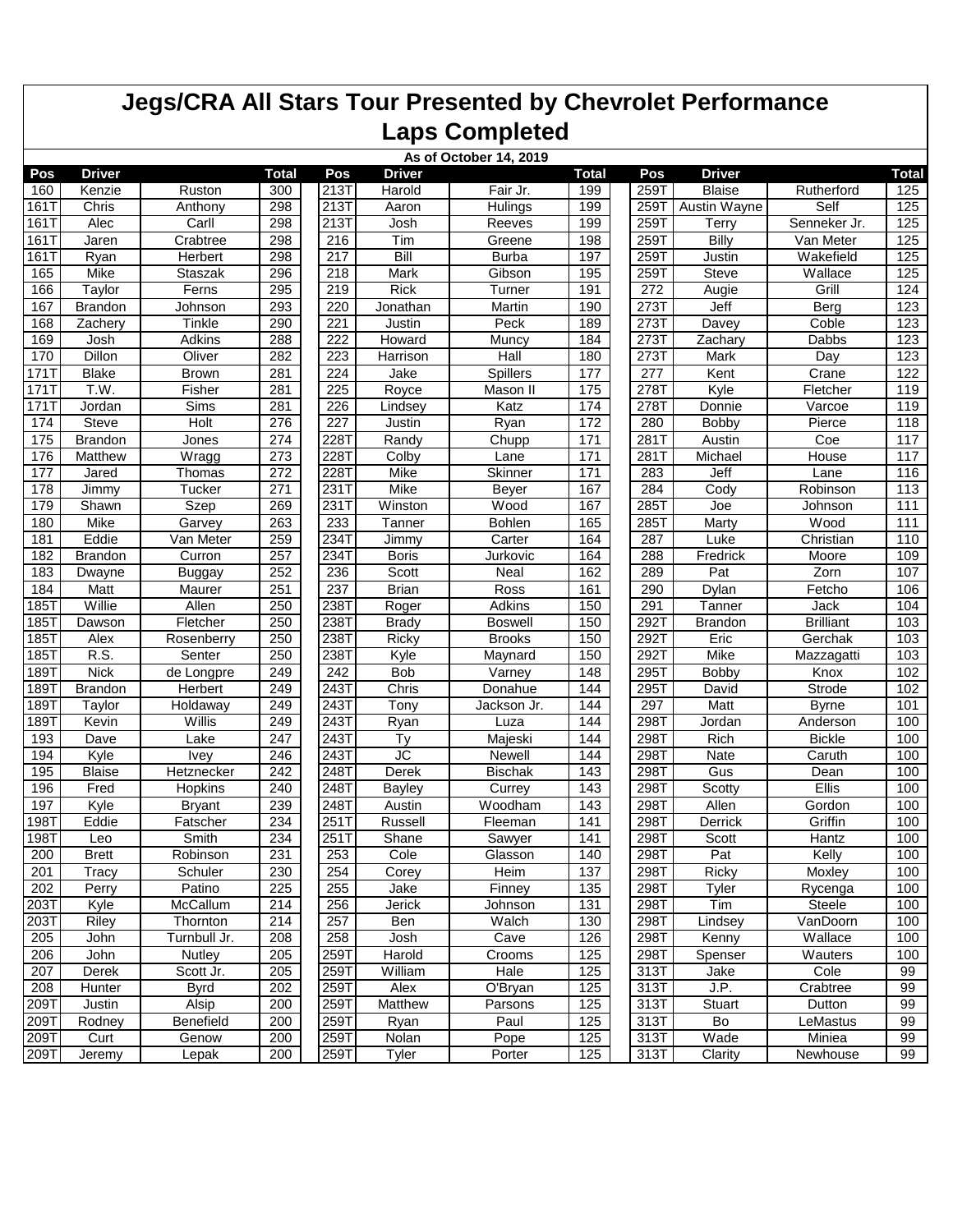| As of October 14, 2019 |               |               |                 |      |               |                 |                 |                   |                |               |                |  |
|------------------------|---------------|---------------|-----------------|------|---------------|-----------------|-----------------|-------------------|----------------|---------------|----------------|--|
| Pos                    | <b>Driver</b> |               | <b>Total</b>    | Pos  | <b>Driver</b> |                 | <b>Total</b>    | Pos               | <b>Driver</b>  |               | Total          |  |
| 313T                   | Jay           | Niewiek       | 99              | 352T | Dan           | VanderMolen     | 61              | 384T              | Eric           | <b>Stokes</b> | 23             |  |
| 313T                   | Justin        | Regnerus      | 99              | 354T | Jay           | Coen            | 60              | 387T              | Stacy          | Crain         | 20             |  |
| 313T                   | Mike          | Root          | 99              | 354T | Cody          | Gallogly        | 60              | 387T              | Curt           | Tillman       | 20             |  |
| 313T                   | Todd          | Schmitz       | 99              | 356  | Marc          | Hankosky        | 56              | 389               | Jared          | Smith         | 19             |  |
| 313T                   | Dave          | Sensiba       | 99              | 357  | Ross          | Kenseth         | 55              | 390               | Colby          | Howard        | 17             |  |
| 313T                   | Andrew        | Wyatt         | 99              | 358  | Waylon        | Jenkins         | 54              | 391               | Zion           | Schaub        | 15             |  |
| 325T                   | Chris         | Flemming      | 98              | 359  | Jessica       | Dana            | 52              | 392               | Peter          | McVey         | 14             |  |
| 325T                   | Kevin         | Herbert       | 98              | 360  | Dakota        | Jackson         | 51              | 393               | <b>Bobby</b>   | Reuse         | 13             |  |
| 325T                   | Adam          | Johnson       | 98              | 361  | Jordan        | Pruitt          | 50              | 394               | R.J.           | Norton        | 12             |  |
| 325T                   | Kenny         | Kirsch, Jr.   | 98              | 362T | Chris         | McKeehan        | 48              | 395T              | Ron            | Beauchamp     | 11             |  |
| 325T                   | Chris         | Muhler        | 98              | 362T | Jason         | Neal            | 48              | 395T              | Austin         | Fullerton     | 11             |  |
| 325T                   | Lee           | <b>Tissot</b> | 98              | 364T | Caleb         | Bisacky         | 47              | 395T              | Clay           | Greenfield    | 11             |  |
| 331T                   | Dwayne        | <b>Baker</b>  | 96              | 364T | Ray           | Meylan          | 47              | 395T              | Martin         | Latulippe     | 11             |  |
| 331T                   | <b>Steve</b>  | Christman     | 96              | 366  | Daniel        | Dve             | 42              | 399T              | Shane          | Nalley        | 10             |  |
| 333                    | Mason         | Massey        | 95              | 367T | Jack          | Dossey Jr.      | 41              | 399T              | <b>Blake</b>   | Sanford       | 10             |  |
| 334                    | Travis        | Dassow        | 94              | 3671 | Donnie        | Hill            | 41              | 401               | Ronnie         | Whitlock      | 9              |  |
| 335                    | Zach          | Johnson       | 92              | 369  | <b>Drew</b>   | Charlson        | 40              | 402T              | Kevin          | Claborn       | $\overline{7}$ |  |
| 336                    | Alex          | Roberts       | 87              | 370  | Jake          | Ott             | 38              | 402T              | <b>Blake</b>   | Hillard       | $\overline{7}$ |  |
| 337                    | Justin        | Claucherty    | 84              | 371  | <b>Brian</b>  | <b>Nester</b>   | 37              | 404               | Kyle           | Donahue       | 6              |  |
| 338                    | Rvan          | Carlson       | 83              | 372T | Dave          | Polak, Jr.      | 34              | 405T              | Terrv          | Horak         | 5              |  |
| 339T                   | Ryan          | Inman         | 82              | 372T | Alex          | Vondereau       | 34              | 405T              | Donald         | Karr Jr.      | $\overline{5}$ |  |
| 339T                   | Johanna       | Long          | 82              | 372T | Ross          | Zumbach         | $\overline{34}$ | 405T              | Lee            | VanDyk        | $\overline{5}$ |  |
| 339T                   | Tom           | Schuette      | 82              | 375  | Daniel        | Keene Jr.       | 32              | 408T              | A.J.           | Henriksen     | $\overline{4}$ |  |
| 342                    | Johnny        | Jenkins       | 81              | 376  | Harrison      | Halder          | 31              | 408T              | Zach           | Stacy         | 4              |  |
| 343T                   | Drew          | Dollar        | 80              | 377T | Connor        | <b>Okrzesik</b> | 30              | 410               | Phillip        | Smalley       | 3              |  |
| 343T                   | Billy         | Nipper        | 80              | 377T | Mike          | Stone           | 30              | 411T              | Dustin         | Ash           | $\overline{2}$ |  |
| 345                    | Jason         | Felver        | 79              | 379  | Jeremy        | Levenson        | 29              | 411T              | Jared          | Marks         | $\overline{2}$ |  |
| 346                    | Terry         | Smith         | 78              | 380  | Mike          | Kugler          | $\overline{26}$ | 411T              | Jeep           | Pflum         | $\overline{2}$ |  |
| 3471                   | Joel          | Anderson      | 75              | 381T | Joe           | Maruca          | 25              | $411\overline{T}$ | <b>Brandon</b> | Thomson       | $\overline{2}$ |  |
| 347T                   | <b>Rich</b>   | Segvich       | 75              | 381T | David         | Michaud         | 25              | 415T              | Jim            | Hursey        | 1              |  |
| 347T                   | Carson        | Ware          | $\overline{75}$ | 383  | Grant         | Sharp           | 24              | 415T              | Carter         | <b>Stokes</b> | 1              |  |
| 350T                   | Howie         | Disavino III  | 65              | 384T | Mason         | Mingus          | 23              | 415T              | <b>Brandon</b> | Tregembo      | 1              |  |
| 350T                   | <b>James</b>  | Kirby III     | 65              | 384T | Nathan        | Russell         | 23              | 418               | Karl           | Weber         | $\Omega$       |  |
| 352T                   | Johnny        | <b>Belott</b> | 61              |      |               |                 |                 |                   |                |               |                |  |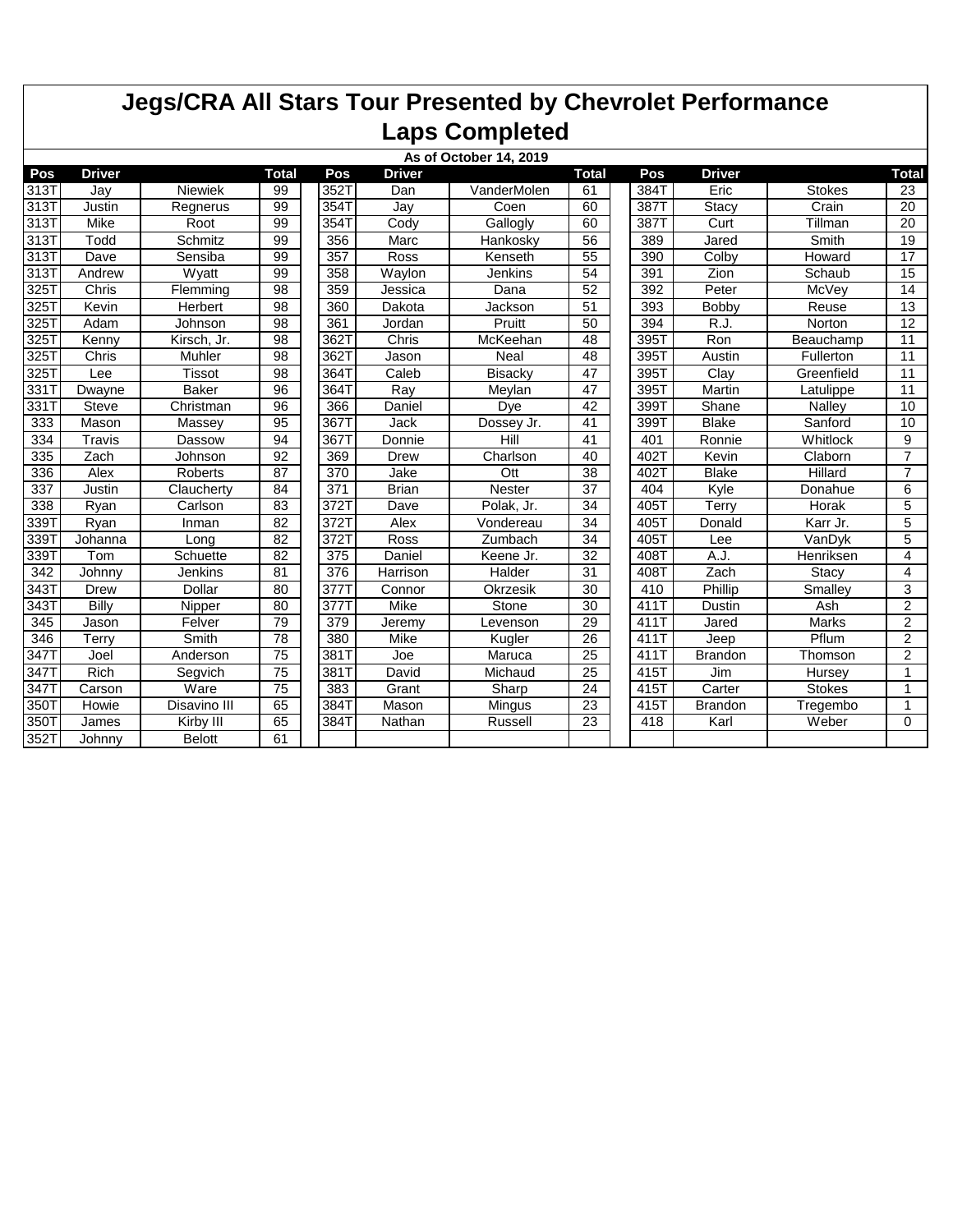|                  |                           |                  |                |                |                | As of October 14, 2019 |              |      |                |               |                |  |  |  |
|------------------|---------------------------|------------------|----------------|----------------|----------------|------------------------|--------------|------|----------------|---------------|----------------|--|--|--|
|                  | <b>Alphabetical Order</b> |                  |                |                |                |                        |              |      |                |               |                |  |  |  |
| Pos              |                           | <b>Driver</b>    | <b>Total</b>   | Pos            |                | <b>Driver</b>          | <b>Total</b> | Pos  |                | <b>Driver</b> | <b>Total</b>   |  |  |  |
| 169              | Josh                      | <b>Adkins</b>    | 288            | 298T           | Nate           | Caruth                 | 100          | 93   | Chase          | Elliott       | 675            |  |  |  |
| 238T             | Roger                     | Adkins           | 150            | 258            | Josh           | Cave                   | 126          | 298T | Scotty         | Ellis         | 100            |  |  |  |
| $185$ T          | Willie                    | Allen            | 250            | 369            | <b>Drew</b>    | Charlson               | 40           | 31T  | Kody           | Evans         | 1886           |  |  |  |
| 107              | Kaleb                     | Allison          | 575            | 18             | Mandv          | Chick                  | 2467         | 110  | Cassten        | Everidge      | 545            |  |  |  |
| 209T             | Justin                    | Alsip            | 200            | 151T           | Jeff           | Choquette              | 325          | 213T | Harold         | Fair Jr.      | 199            |  |  |  |
| 347T             | Joel                      | Anderson         | 75             | 287            | Luke           | Christian              | 110          | 198T | Eddie          | Fatscher      | 234            |  |  |  |
| 298T             | Jordan                    | Anderson         | 100            | 331T           | <b>Steve</b>   | Christman              | 96           | 345  | Jason          | Felver        | 79             |  |  |  |
| 65               | Jerry                     | Andrews          | 981            | 228T           | Randy          | Chupp                  | 171          | 166  | Taylor         | Ferns         | 295            |  |  |  |
| 161T             | Chris                     | Anthony          | 298            | 402T           | Kevin          | Claborn                | 7            | 290  | Dylan          | Fetcho        | 106            |  |  |  |
| 24               | Dalton                    | Armstrong        | 2327           | 20             | Michael        | Clancy Jr.             | 2431         | 9    | Chad           | Finley        | 3050           |  |  |  |
| $\overline{411}$ | Dustin                    | Ash              | $\overline{2}$ | 337            | Justin         | Claucherty             | 84           | 255  | Jake           | Finney        | 135            |  |  |  |
| 148              | Justin                    | Ashburn          | 347            | 101            | Landon         | Cling                  | 623          | 171T | T.W.           | Fisher        | 281            |  |  |  |
| $\overline{29}$  | Hunter                    | <b>Baize</b>     | 2153           | 273T           | Davey          | Coble                  | 123          | 251T | Russell        | Fleeman       | 141            |  |  |  |
| 331T             | <b>Dwayne</b>             | <b>Baker</b>     | 96             | 281T           | Austin         | Coe                    | 117          | 325T | Chris          | Flemming      | 98             |  |  |  |
| 102              | Chuck                     | Barnes Jr.       | 614            | 354T           | Jay            | Coen                   | 60           | 185T | Dawson         | Fletcher      | 250            |  |  |  |
| 91               | Jon                       | Beach            | 682            | 313T           | Jake           | Cole                   | 99           | 278T | Kyle           | Fletcher      | 119            |  |  |  |
| 49               | Quinnton                  | Bear             | 1311           | 55             | Tommy          | Cook                   | 1204         | 17   | Jerrod         | Foley         | 2506           |  |  |  |
| 395T             | Ron                       | Beauchamp        | 11             | 135            | Joe            | Cooksey                | 405          | 395T | Austin         | Fullerton     | 11             |  |  |  |
| 352T             | Johnny                    | <b>Belott</b>    | 61             | 3              | Cody           | Coughlin               | 4567         | 134  | Jeff           | Fultz         | 407            |  |  |  |
| 209T             | Rodney                    | Benefield        | 200            | 161T           | Jaren          | Crabtree               | 298          | 354T | Cody           | Gallogly      | 60             |  |  |  |
| 146T             | Kyle                      | Benjamin         | 350            | 313T           | J.P.           | Crabtree               | 99           | 105  | Jake           | Garcia        | 588            |  |  |  |
| 273T             | Jeff                      | Berg             | 123            | 56             | Trey           | Craig                  | 1203         | 180  | Mike           | Garvey        | 263            |  |  |  |
| 109              | <b>Brian</b>              | Bergakker        | 550            | 387T           | <b>Stacy</b>   | Crain                  | 20           | 209T | Curt           | Genow         | 200            |  |  |  |
| 61               | Trevor                    | Berry            | 1038           | 277            | Kent           | Crane                  | 122          | 117  | Dave           | Gentile Jr.   | 523            |  |  |  |
| 137              | Nathan                    | Bertino          | 399            | 84             | Jaden          | Cretacci               | 748          | 292T | Eric           | Gerchak       | $\frac{10}{3}$ |  |  |  |
| 231T             | Mike                      | Beyer            | 167            | 2591           | Harold         | Crooms                 | 125          | 218  | Mark           | Gibson        | 195            |  |  |  |
| 298T             | Rich                      | <b>Bickle</b>    | 100            | 21             | Kyle           | $\overline{C}$ rump    | 2408         | 253  | Cole           | Glasson       | 140            |  |  |  |
| 364T             | Caleb                     | <b>Bisacky</b>   | 47             | 248T           | <b>Bayley</b>  | Currey                 | 143          | 298T | Allen          | Gordon        | 100            |  |  |  |
| 248T             | Derek                     | <b>Bischak</b>   | 143            | 182            | <b>Brandon</b> | Curron                 | 257          | 155  | Joe            | Graf          | 320            |  |  |  |
| 233              | Tanner                    | <b>Bohlen</b>    | 165            | 273T           | Zachary        | Dabbs                  | 123          | 216  | Tim            | Greene        | 198            |  |  |  |
| 238T             | <b>Brady</b>              | <b>Boswell</b>   | 150            | 75             | Jordan         | Dahlke                 | 865          | 395T | Clay           | Greenfield    | 11             |  |  |  |
| 26               | Anderson                  | Bowen            | 2280           | 359            | Jessica        | Dana                   | 52           | 298T | Derrick        | Griffin       | 100            |  |  |  |
| 31T              | Andy                      | <b>Bozell</b>    | 1886           | 44             | Anthony        | Danta                  | 1447         | 54   | Jake           | Griffin       | 1224           |  |  |  |
| 15               | Phil                      | Bozell           | 2658           | 334            | <b>Travis</b>  | Dassow                 | 94           | 5    | Wes            | Griffith Jr.  | 3682           |  |  |  |
| 16               | Travis                    | <b>Braden</b>    | 2617           | 78             | Chris          | Davidson               | 810          | 272  | Augie          | Grill         | 124            |  |  |  |
| 292T             | <b>Brandon</b>            | <b>Brilliant</b> | 103            | 159            | Spenser        | Davis                  | 309          | 108  | Dalton         | Grindle       | 571            |  |  |  |
| 121              | Josh                      | <b>Brock</b>     | 501            | 273T           | <b>Mark</b>    | Day                    | 123          | 129  | Chris          | Hacker        | 453            |  |  |  |
| 238T             | Ricky                     | <b>Brooks</b>    | 150            | 189T           | <b>Nick</b>    | de Longpre             | 249          | 376  | Harrison       | Halder        | 31             |  |  |  |
| 171T             | <b>Blake</b>              | <b>Brown</b>     | 281            | 298T           | Gus            | Dean                   | 100          | 259T | William        | Hale          | 125            |  |  |  |
| 197              | Kyle                      | <b>Bryant</b>    | 239            | 13             | Corey          | Deuser                 | 2861         | 67   | J.J.           | Haley         | 970            |  |  |  |
| 183              | Dwayne                    | <b>Buggay</b>    | 252            | 58             | Jason          | Dietsch                | 1065         | 223  | Harrison       | Hall          | 180            |  |  |  |
| 217              | Bill                      | <b>Burba</b>     | 197            | 123            | Chris          | <b>Dilbeck</b>         | 495          | 356  | Marc           | Hankosky      | 56             |  |  |  |
| 104              | Mike                      | <b>Bursley</b>   | 591            | 350T           | Howie          | Disavino III           | 65           | 298T | Scott          | Hantz         | 100            |  |  |  |
| 113              | Harrison                  | <b>Burton</b>    | 534            | 343T           | Drew           | Dollar                 | 80           | 27   | Kyle           | Hayden        | 2225           |  |  |  |
| 68               | Lauren                    | Bush-Sokoloski   | 954            | 243T           | Chris          | Donahue                | 144          | 254  | Corey          | Heim          | 137            |  |  |  |
| 208              | Hunter                    | <b>Byrd</b>      | 202            | 404            | Kyle           | Donahue                | 6            | 39   | Daniel         | Hemric        | 1598           |  |  |  |
| 297              | Matt                      | <b>Byrne</b>     | 101            | 25             | <b>Steve</b>   | Dorer                  | 2325         | 408T | A.J.           | Henriksen     | 4              |  |  |  |
| 38               | <b>Brian</b>              | Campbell         | 1626           | $\overline{7}$ | Jack           | Dossey III             | 3458         | 189T | <b>Brandon</b> | Herbert       | 249            |  |  |  |
| 63               | Jeff                      | Cannon           | 1010           | 367T           | Jack           | Dossey Jr.             | 41           | 325T | Kevin          | Herbert       | 98             |  |  |  |
| 161T             | Alec                      | Carll            | 298            | 12             | <b>Brent</b>   | Downey                 | 2959         | 161T | Ryan           | Herbert       | 298            |  |  |  |
| 338              | Ryan                      | Carlson          | 83             | 313T           | Stuart         | Dutton                 | 99           | 28   | <b>Brandon</b> | Hermiller     | 2176           |  |  |  |
| 73               | David                     | Carter           | 897            | 366            | Daniel         | Dye                    | 42           | 195  | <b>Blaise</b>  | Hetznecker    | 242            |  |  |  |
| 234T             | Jimmy                     | Carter           | 164            | 89             | Travis         | Eddy                   | 716          | 367T | Donnie         | Hill          | 41             |  |  |  |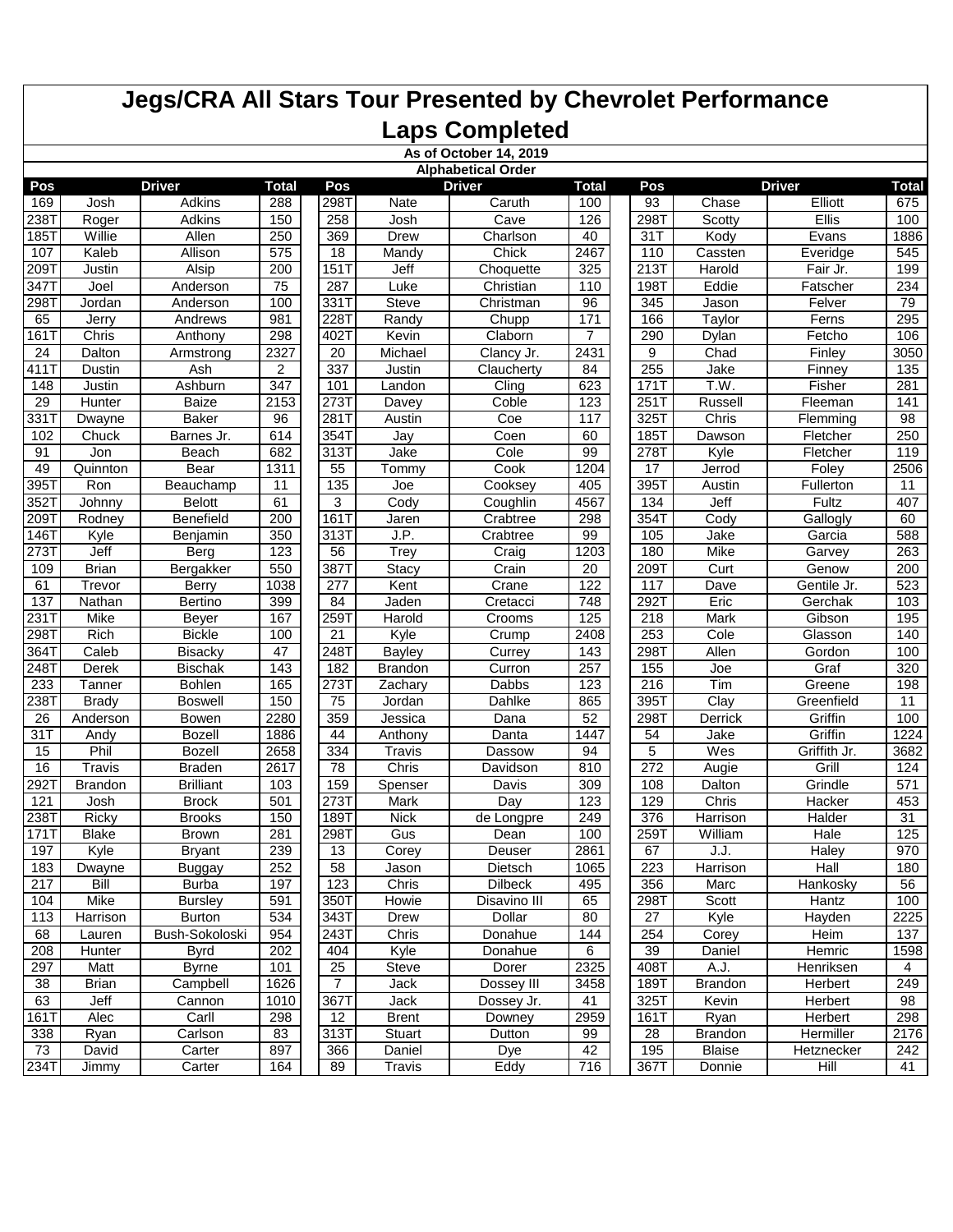|                 | As of October 14, 2019    |                |                 |              |                 |                |                 |      |                   |                     |                  |  |  |  |
|-----------------|---------------------------|----------------|-----------------|--------------|-----------------|----------------|-----------------|------|-------------------|---------------------|------------------|--|--|--|
|                 | <b>Alphabetical Order</b> |                |                 |              |                 |                |                 |      |                   |                     |                  |  |  |  |
| Pos             |                           | <b>Driver</b>  | <b>Total</b>    | Pos          |                 | <b>Driver</b>  | <b>Total</b>    | Pos  |                   | <b>Driver</b>       | Total            |  |  |  |
| 402T            | <b>Blake</b>              | <b>Hillard</b> | 7               | 380          | Mike            | Kugler         | 26              | 313T | Jay               | Niewiek             | 99               |  |  |  |
| 131             | Josh                      | Hobson         | 443             | 8            | Austin          | Kunert         | 3067            | 343T | <b>Billy</b>      | Nipper              | 80               |  |  |  |
| $\overline{23}$ | Carson                    | Hocevar        | 2333            | 193          | Dave            | Lake           | 247             | 142T | Trevor            | <b>Noles</b>        | 369              |  |  |  |
| 86T             | David                     | Hodges         | 744             | 228T         | Colby           | Lane           | 171             | 394  | $\overline{R.J.}$ | Norton              | 12               |  |  |  |
| 34              | Eddie                     | Hoffman        | 1807            | 283          | Jeff            | Lane           | 116             | 35   | Jimmy             | Novak               | 1728             |  |  |  |
| 1897            | Taylor                    | Holdaway       | 249             | 395T         | Martin          | Latulippe      | 11              | 206  | John              | Nutley              | 205              |  |  |  |
| 96              | <b>Bret</b>               | Holmes         | 658             | 46           | Eric            | Lee            | 1417            | 144  | Andrew            | Nylaan              | 368              |  |  |  |
| 174             | <b>Steve</b>              | Holt           | 276             | $\mathbf{1}$ | Dan             | Leeck          | 5750            | 22   | <b>Brandon</b>    | Oakley              | 2371             |  |  |  |
| 196             | Fred                      | <b>Hopkins</b> | 240             | 313T         | Bo              | LeMastus       | 99              | 259T | Alex              | O'Bryan             | 125              |  |  |  |
| 405T            | Terry                     | Horak          | 5               | 209T         | Jeremy          | Lepak          | 200             | 377T | Connor            | Okrzesik            | 30               |  |  |  |
| 52              | Hope                      | Hornish        | 1245            | 379          | Jeremy          | Levenson       | 29              | 170  | <b>Dillon</b>     | Oliver              | 282              |  |  |  |
| 281T            | Michael                   | House          | 117             | 339T         | Johanna         | Long           | 82              | 370  | Jake              | Ott                 | 38               |  |  |  |
| 390             | Colby                     | Howard         | 17              | 243T         | Ryan            | Luza           | 144             | 141  | Jeff              | Owens               | 372              |  |  |  |
| $\overline{72}$ | Thomas                    | Hufferd        | 926             | 103          | Tyler           | MacKenzie      | 608             | 259T | Matthew           | Parsons             | 125              |  |  |  |
| 60              | Tyler                     | Hufford        | 1061            | 243T         | Ty              | Majeski        | 144             | 202  | Perry             | Patino              | 225              |  |  |  |
| 213T            | Aaron                     | Hulings        | 199             | 411T         | Jared           | Marks          | $\overline{2}$  | 259T | Ryan              | Paul                | $\frac{125}{25}$ |  |  |  |
| 415T            | Jim                       | <b>Hursey</b>  | $\mathbf{1}$    | 100          | Sterling        | Marlin         | 639             | 221  | Justin            | Peck                | 189              |  |  |  |
| 339T            | Ryan                      | Inman          | 82              | 220          | Jonathan        | Martin         | 190             | 69   | Chad              | Pendleton           | 952              |  |  |  |
| 194             | Kyle                      | <b>Ivey</b>    | 246             | 381T         | Joe             | Maruca         | 25              | 411T | Jeep              | Pflum               | $\overline{2}$   |  |  |  |
| 85              | Hunter                    | Jack           | 746             | 225          | Royce           | Mason II       | 175             | 280  | Bobby             | Pierce              | 118              |  |  |  |
| 291             | Tanner                    | Jack           | 104             | 333          | Mason           | Massey         | 95              | 86T  | Claude            | Plante Jr.          | 744              |  |  |  |
| 360             | Dakota                    | Jackson        | $\overline{51}$ | 150          | Justin          | Matson         | 334             | 145  | Kyle              | Plott               | 367              |  |  |  |
| 127             | Danny                     | Jackson        | 474             | 184          | Matt            | Maurer         | 251             | 372T | Dave              | Polak, Jr.          | 34               |  |  |  |
| 2431            | Tony                      | Jackson Jr.    | 144             | 238T         | Kyle            | Maynard        | 150             | 47   | <b>Bubba</b>      | Pollard             | 1392             |  |  |  |
| 10              | Jaxson                    | Jacobs         | 3033            | 292T         | Mike            | Mazzagatti     | 103             | 259T | Nolan             | Pope                | 125              |  |  |  |
| 11              | Marc                      | Jacobs         | 3015            | 140          | Jordan          | McCallum       | 376             | 259T | Tyler             | Porter              | 125              |  |  |  |
| 151             | Colt                      | <b>James</b>   | 325             | 203T         | Kyle            | McCallum       | 214             | 124  | Cole              | Powell              | 481              |  |  |  |
| 98              | Joshua                    | James          | 651             | 19           | Trever          | McCoy          | 2447            | 361  | Jordan            | Pruitt              | 50               |  |  |  |
| 342             | Johnny                    | Jenkins        | 81              | 362T         | Chris           | McKeehan       | 48              | 133  | Kyle              | Purvis              | 416              |  |  |  |
| 358             | Waylon                    | Jenkins        | 54              | 43           | David           | <b>McManus</b> | 1486            | 151T | Matt              | Puskarich           | 325              |  |  |  |
| 325T            | Adam                      | Johnson        | 98              | 392          | Peter           | McVey          | 14              | 81   | Robbie            | Pyle                | 796              |  |  |  |
| 167             | <b>Brandon</b>            | Johnson        | 293             | 364T         | Ray             | Meylan         | 47              | 50   | Grant             | Quinlan             | 1294             |  |  |  |
| 256             | <b>Jerick</b>             | Johnson        | 131             | 381T         | David           | Michaud        | $\overline{25}$ | 213T | Josh              | Reeves              | 199              |  |  |  |
| $285$ T         | Joe                       | Johnson        | 111             | 40           | Jordon          | Miller         | 1517            | 313T | Justin            | Regnerus            | 99               |  |  |  |
| 88              | Robbie                    | Johnson        | 733             | 132          | Matt            | <b>Mills</b>   | 428             | 393  | Bobby             | Reuse               | 13               |  |  |  |
| 335             | Zach                      | Johnson        | 92              | 384T         | Mason           | Mingus         | 23              | 142T | <b>Hunter</b>     | <b>Robbins</b>      | 369              |  |  |  |
| 175             | <b>Brandon</b>            | Jones          | 274             | 313T         | Wade            | Miniea         | 99              | 336  | Alex              | Roberts             | 87               |  |  |  |
| 42              | Erik                      | Jones          | 1487            | 115          | Seth            | Moody          | 527             | 200  | <b>Brett</b>      | Robinson            | 231              |  |  |  |
| 114             | Garrett                   | Jones          | 531             | 288          | Fredrick        | Moore          | 109             | 284  | Cody              | Robinson            | 113              |  |  |  |
| 83              | Kyle                      | Jones          | 751             | 156          | Joe             | Morisette Jr.  | 318             | 99   | Casey             | Roderick            | 644              |  |  |  |
| 234T            | <b>Boris</b>              | Jurkovic       | 164             | 298T         | Ricky           | Moxley         | 100             | 106  | Jeff              | Roethlisberger, Jr. | 581              |  |  |  |
| 405T            | Donald                    | Karr Jr.       | 5               | 325T         | Chris           | Muhler         | 98              | 313T | Mike              | Root                | 99               |  |  |  |
| 226             | Lindsey                   | Katz           | 174             | 222          | Howard          | Muncy          | 184             | 185T | Alex              | Rosenberry          | 250              |  |  |  |
| 375             | <b>Daniel</b>             | Keene Jr.      | 32              | 399T         | Shane           | Nalley         | 10              | 237  | <b>Brian</b>      | Ross                | 161              |  |  |  |
| 33              | Mason                     | Keller         | 1880            | 74           | Stephen         | Nasse          | 884             | 92   | Joe               | Ross                | 680              |  |  |  |
| 298T            | Pat                       | Kelly          | 100             | 362T         | Jason           | Neal           | 48              | 30   | Cole              | Rouse               | 1967             |  |  |  |
| 357             | Ross                      | Kenseth        | 55              | 236          | Scott           | Neal           | 162             | 139  | <b>Brian</b>      | Royalty             | 387              |  |  |  |
| 77              | Ali                       | Kern           | 850             | 2            | Josh            | <b>Nelms</b>   | 5147            | 122  | Korey             | Ruble               | 500              |  |  |  |
| 350T            | James                     | Kirby III      | 65              | 66           | John Hunter     | Nemechek       | 975             | 384T | Nathan            | Russell             | 23               |  |  |  |
| 325T            | Kenny                     | Kirsch, Jr.    | 98              | 371          | <b>Brian</b>    | Nester         | 37              | 160  | Kenzie            | Ruston              | 300              |  |  |  |
| 295T            | <b>Bobby</b>              | Knox           | 102             | 243T         | $\overline{J}C$ | Newell         | 144             | 259T | <b>Blaise</b>     | Rutherford          | 125              |  |  |  |
| 14              | Chris                     | Koslek         | 2699            | 313T         | Clarity         | Newhouse       | 99              | 227  | Justin            | Ryan                | 172              |  |  |  |
| 70              | James                     | Krueger        | 938             | 64           | Colin           | Nickolai       | 1004            | 298T | Tyler             | Rycenga             | 100              |  |  |  |